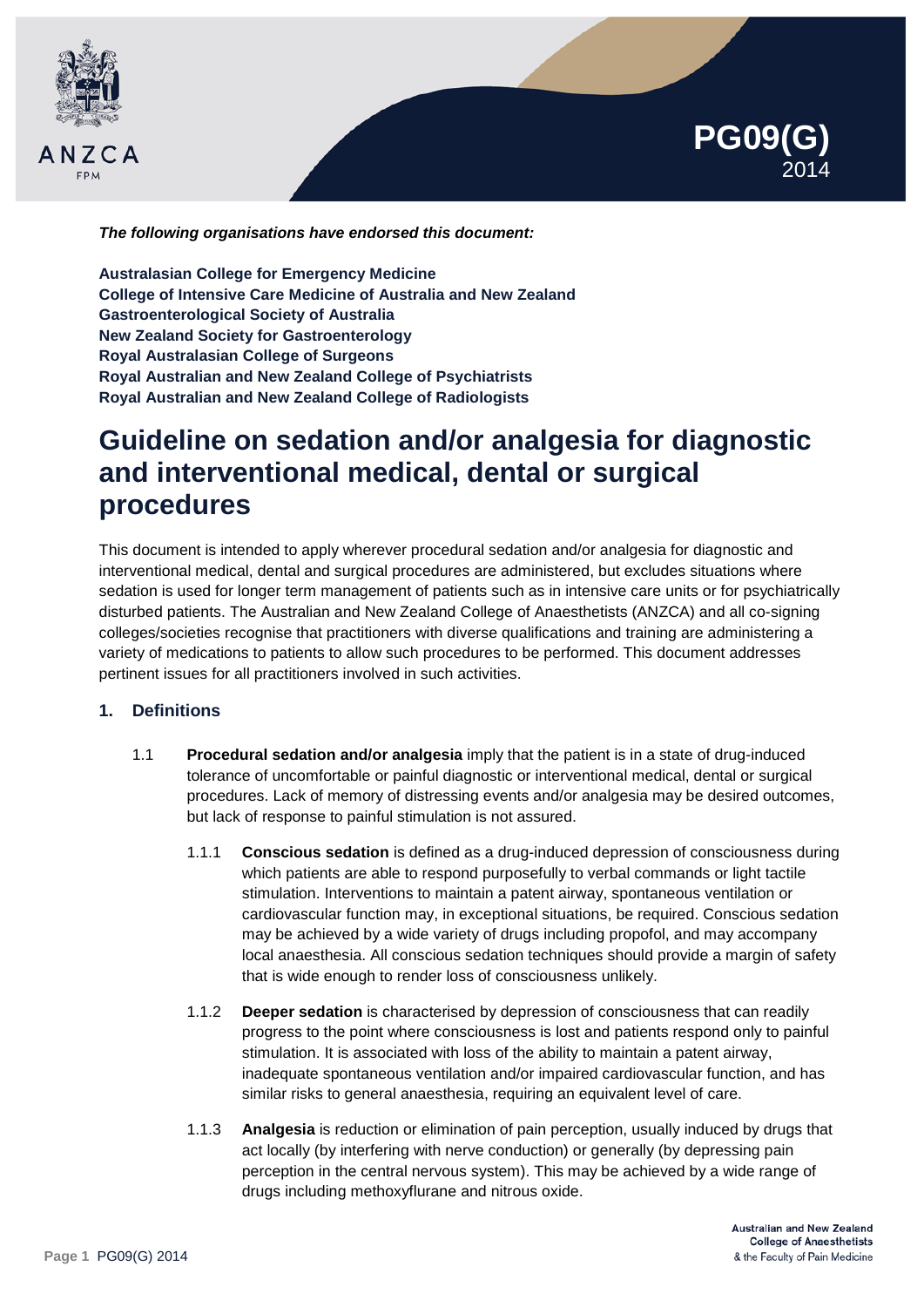

1.2 **General anaesthesia** is a drug-induced state characterised by absence of purposeful response to any stimulus, loss of protective airway reflexes, depression of respiration and disturbance of circulatory reflexes. General anaesthesia is sometimes indicated during diagnostic or interventional medical or surgical procedures and requires the exclusive attention of an anaesthetist, or other trained and credentialed medical practitioner within his/her scope of practice (see ANZCA professional documents *PS02(A) Position statement on credentialling and defining the scope of clinical practice in anaesthesia*, *PS08(A) Position statement on the assistant for the anaesthetist*, *PS55(A) Position statement on minimum facilities for safe administration of anaesthesia in operating suites and other anaesthetising locations)*.

## **2. Aims and risks of procedural sedation and/or analgesia**

- 2.1 The aims of procedural sedation and/or analgesia are to enhance patient comfort whilst facilitating completion of the planned procedure. In order to achieve these aims, a range of sedation options may be required during any one procedure, with a continuum from no medication, through conscious sedation and deep sedation, to general anaesthesia. While no sedation, or conscious sedation with small doses of drugs such as benzodiazepines and opioids, are options for some patients and proceduralists, many patients and proceduralists want deeper levels of sedation or general anaesthesia to be an option during the procedure.
- 2.2 Practitioners who administer procedural sedation and/or analgesia should be aware that the transition from complete consciousness through the various depths of sedation to general anaesthesia is a continuum and not a set of discrete, well-defined stages. The margin of safety of drugs used to achieve sedation and/or analgesia varies widely between patients and loss of consciousness with its attendant risk of loss of protective reflexes may occur rapidly and unexpectedly. Therefore practitioners who administer sedative or analgesic drugs that alter the conscious state of a patient, and those who supervise recovery from sedation, must be prepared to manage the following potential risks:
	- 2.2.1 Depression of protective airway reflexes and loss of airway patency.
	- 2.2.2 Depression of respiration.
	- 2.2.3 Depression of the cardiovascular system.
	- 2.2.4 Drug interactions or adverse reactions, including anaphylaxis.
	- 2.2.5 Unexpectedly high sensitivity to the drugs used for procedural sedation and/or analgesia which may result in unintentional loss of consciousness, and respiratory or cardiovascular depression.
	- 2.2.6 Individual variations in response to the drugs used, particularly in children, the elderly, and those with pre-existing disease.
	- 2.2.7 The possibility of deeper sedation or anaesthesia being used to compensate for inadequate analgesia or local anaesthesia.
	- 2.2.8 Risks inherent in the wide variety of procedures performed under procedural sedation and/or analgesia.
- 2.3 Over-sedation, airway obstruction, respiratory or cardiovascular complications may occur at any time. Therefore, to ensure patient safety, the following guidelines should be followed.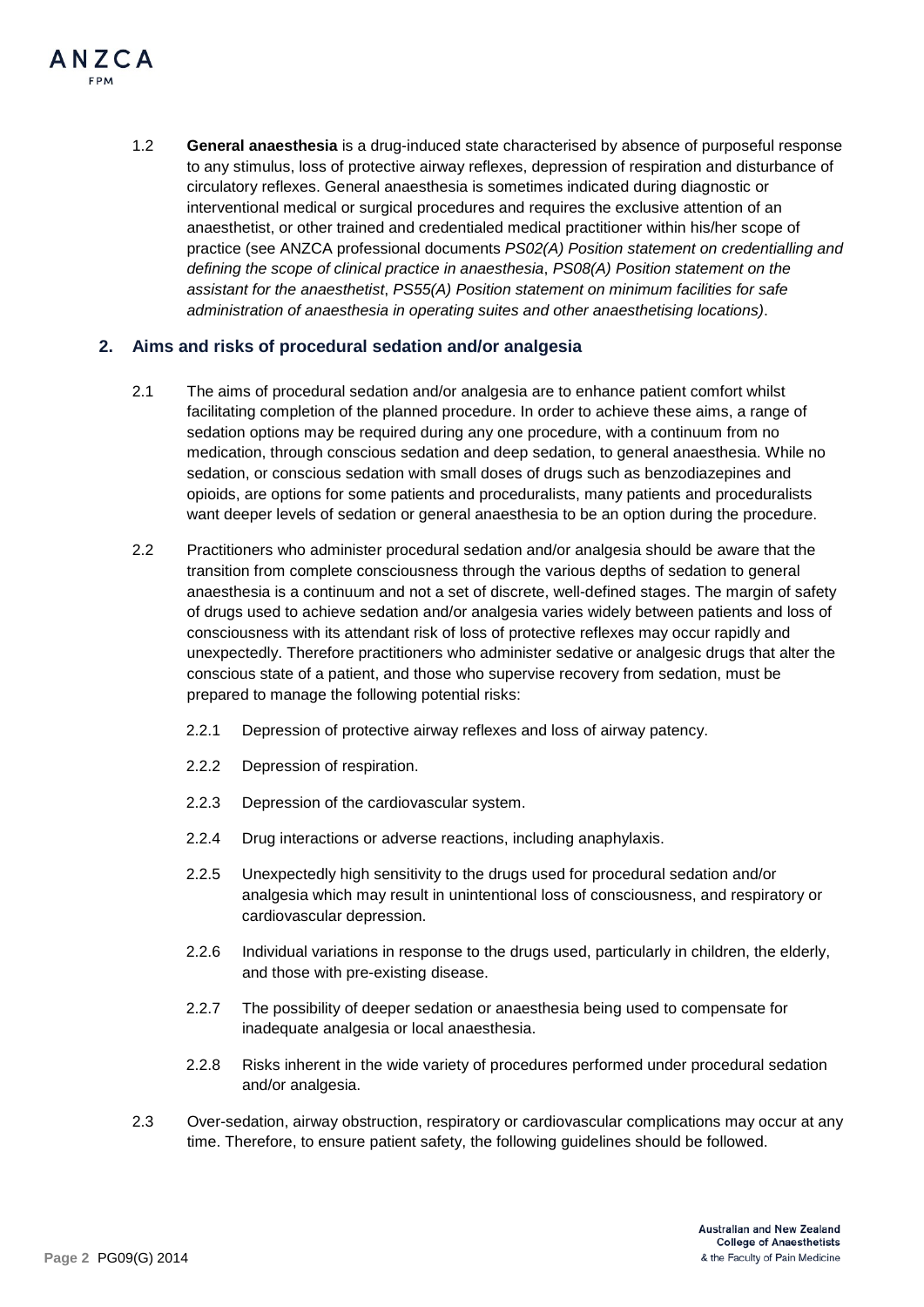

ANZCA

- 3.1 Informed consent for sedation and/or analgesia and for the procedure should be obtained from the patient, or a person entitled to give consent on behalf of the patient, according to applicable legislation (see *ANZCA professional document PS26(A) Position statement on informed consent for anaesthesia or sedation*).
- 3.2 The proceduralist or other suitable person should provide the patient, or their carer, with written information, where possible, which includes the nature and risks of the procedure, preparation instructions (including the importance of fasting – see ANZCA professional document *PG15(POM) Guideline for the perioperative care of patients selected for day stay procedures*), and what to expect during the immediate and longer term recovery period, including after discharge.

## **4. Patient assessment**

- 4.1 All patients should be assessed before procedural sedation and/or analgesia. Assessment should include:
	- 4.1.1 Details of the current problem, co-existing and past medical and surgical history, history of previous sedation and anaesthesia, current medications (including non-prescribed medications), allergies, fasting status, the presence of false, damaged or loose teeth, or other evidence of potential airway problems, and the patient's exercise tolerance or functional status.
	- 4.1.2 Examination of the airway, respiratory and cardiovascular status, and other systems as indicated by the history, including that relevant to the current problem.
	- 4.1.3 Results of relevant investigations.
- 4.2 This assessment should identify those patients at increased risk of cardiovascular, respiratory or airway compromise during procedural sedation and/or analgesia, as in such cases, an anaesthetist, or other trained and credentialed medical practitioner within his/her scope of practice, should be present to care for the patient. These patients include all children less than 2 years of age, the elderly, those with severely limiting heart, cerebrovascular, lung, liver or renal disease, morbid obesity, significant obstructive sleep apnoea, known or suspected difficult endotracheal intubation, acute gastrointestinal bleeding particularly with cardiovascular compromise or shock, severe anaemia, the potential for aspiration of stomach contents (which may necessitate endotracheal intubation), previous adverse events due to sedation, analgesia or anaesthesia, and patients in ASA Grades P 4-5 (see appendix 1 and ANZCA professional document *PG07(A) Guideline on pre-anaesthesia consultation and patient preparation*).

## **5. Staffing**

- 5.1 Except for techniques such as inhaled nitrous oxide, inhaled methoxyflurane or low dose oral sedation (see scenario 0, appendix 3), there must be a minimum of three appropriately trained staff present (see scenarios 1-2, appendix 3): the proceduralist, the practitioner administering sedation and monitoring the patient, and at least one additional staff member to provide assistance to the proceduralist and/or the practitioner providing sedation as required.
- 5.2 The assistant to the practitioner administering sedation must be exclusively available to that practitioner at induction of and emergence from sedation, and during the procedure as required. If general anaesthesia is intended, and especially in emergency situations where endotracheal intubation is planned, a person to specifically assist the anaesthetist, or other trained and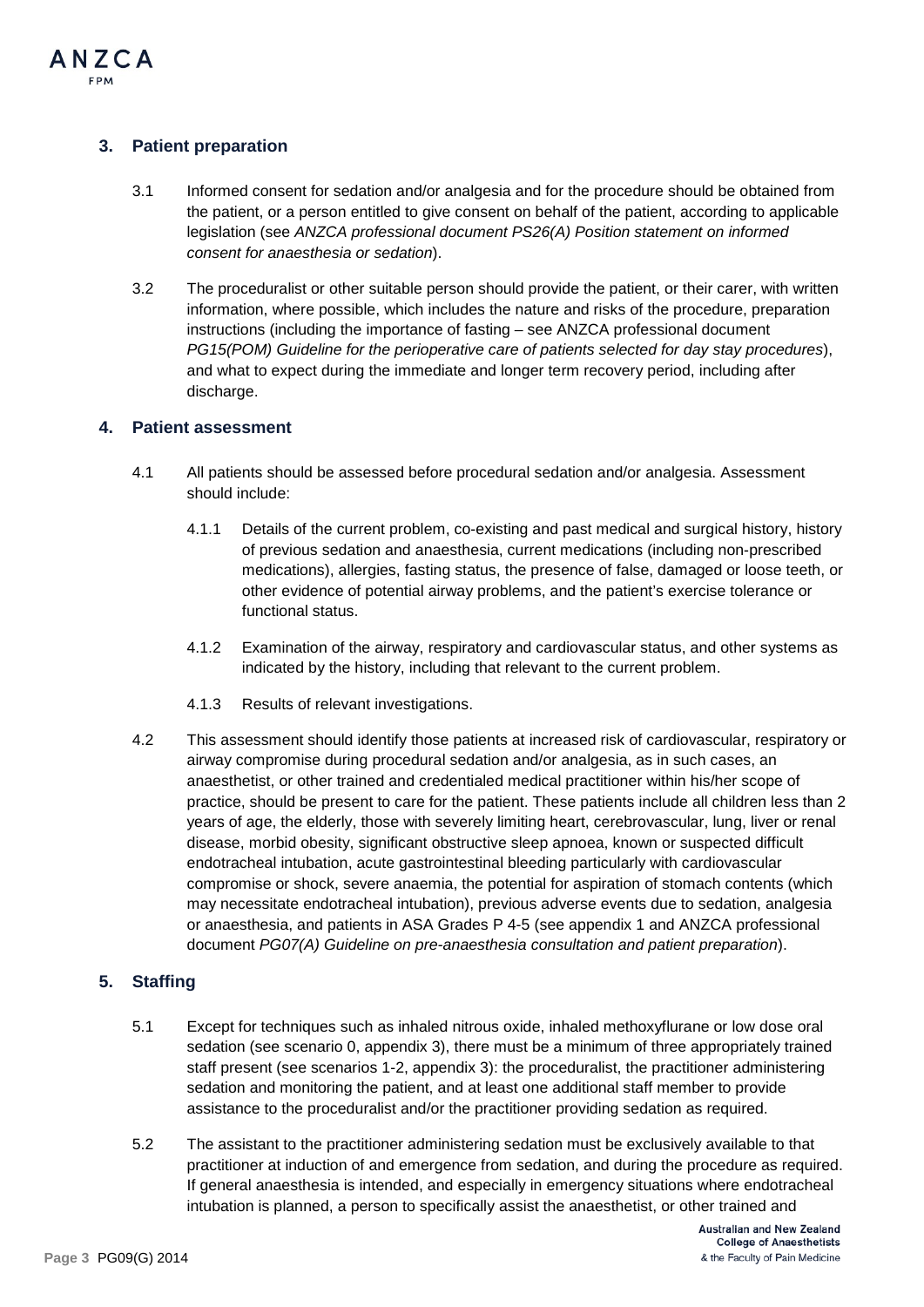

credentialed medical practitioner within his/her scope of practice, is required throughout the procedure (see ANZCA professional document *PS08(A) Position statement on the assistant for the anaesthetist*).

- 5.3 The practitioner administering procedural sedation and/or analgesia requires sufficient training to be able to:
	- 5.3.1 Understand the actions of the drugs being administered, and be able to modify the technique appropriately in patients of different ages, or in the case of concurrent drug therapy or disease processes.
	- 5.3.2 Monitor the patient's level of consciousness and cardiorespiratory status.
	- 5.3.3 Detect and appropriately manage any complications arising from sedation.
- 5.4 A medical or dental practitioner who is skilled in airway management and cardiopulmonary resuscitation, relevant to the patient's age and condition, must be present whenever procedural sedation and/or analgesia are administered.
- 5.5 Techniques intended to produce deeper sedation or general anaesthesia must not be used unless an anaesthetist, or other trained and credentialed medical practitioner within his/her scope of practice, is present.
- 5.6 In situations other than those when an anaesthetist, or other trained and credentialed medical practitioner within his/her scope of practice, must be present (noted in 4.2 and 5.5), administration of sedation and/or analgesia and monitoring of the patient should be performed by another practitioner working with the proceduralist and whose training complies with the requirements outlined in section 13. If such an appropriately trained medical or dental practitioner is not present solely to administer sedation and/or analgesia and monitor the patient, there must be another health practitioner present during the procedure, who is trained in observation and monitoring of sedated patients and in resuscitation. The *primary* responsibility of this other practitioner is to monitor the level of consciousness and cardiorespiratory status of the patient. This practitioner must be immediately available to manage the patient should there be any need. This person may, if appropriately trained, administer sedative and/or analgesic drugs under the direct supervision of the proceduralist, who must have advanced life support skills and training (see item 5.4). Propofol, thiopentone and other anaesthetic agents must not be used in these circumstances. If loss of consciousness, airway obstruction or cardiorespiratory insufficiency occur at any time, all staff must devote their entire attention to treating and monitoring the patient until recovery, or until such time as another medical or dental practitioner becomes available to take responsibility for the patient's care.

## **6. Facilities and equipment**

The procedure must be performed in a location which is of an adequate size, and is staffed and equipped to deal with a cardiopulmonary emergency. These facilities and equipment must be sufficient and appropriate for the age and condition of the patient so that, if required, basic life support may be maintained until more specialised help, equipment and drugs become available. At a minimum this must include:

- 6.1 Adequate room to perform resuscitation should this prove necessary.
- 6.2 Appropriate lighting.
- 6.3 An operating table, trolley or chair which can be tilted head down readily is preferable but not mandatory.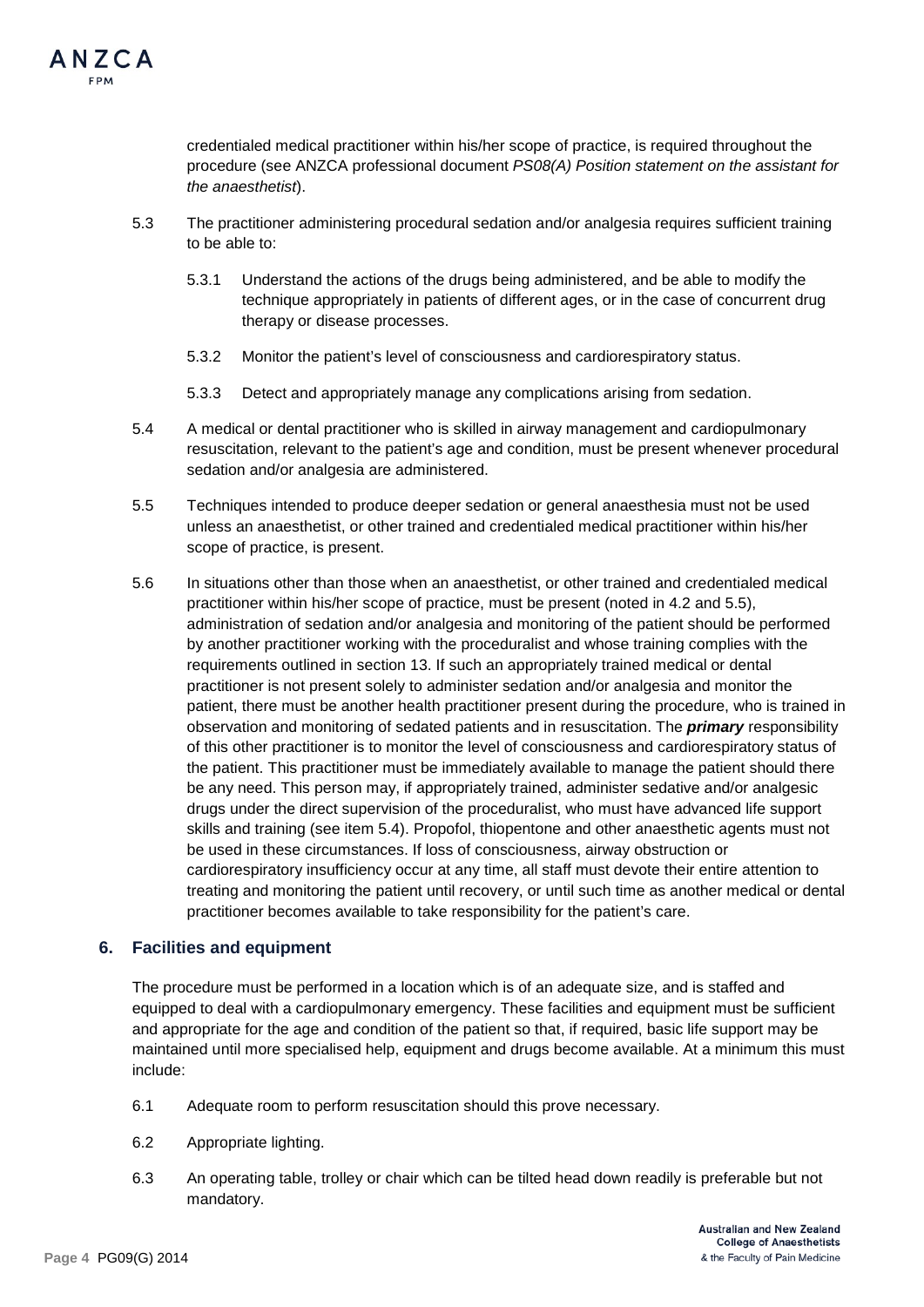

- 6.4 An adequate suction source, catheters and handpiece.
- 6.5 A supply of oxygen and suitable devices for the administration of oxygen to a spontaneously breathing patient.
- 6.6 A means of inflating the lungs with oxygen (for example, a self-inflating bag and mask) together with ready access to a range of equipment for advanced airway management (for example, masks, oropharyngeal airways, laryngeal mask airways, laryngoscopes, endotracheal tubes).
- 6.7 Appropriate drugs for cardiopulmonary resuscitation and a range of intravenous equipment and fluids including drugs for reversal of benzodiazepines and opioids (see appendix 2).
- 6.8 A pulse oximeter.
- 6.9 A sphygmomanometer or other device for measuring blood pressure.
- 6.10 Ready access to an electrocardiograph (ECG) and a defibrillator.
- 6.11 A means of summoning emergency assistance.
- 6.12 Within the facility there should be access to devices for measuring expired carbon dioxide.
- 6.13 Adequate access throughout the facility to allow the patient to be transported easily and safely.
- 6.14 A clinical emergency response plan to manage potential clinical deterioration.

(See ANZCA professional documents *PS55(A) Position statement on minimum facilities for safe administration of anaesthesia in operating suites and other anaesthetising locations*, *PG15(POM) Guideline for the perioperative care of patients selected for day stay procedures*.)

## **7. Specialised equipment for inhalational sedation and/or analgesia**

When inhalational agents such as nitrous oxide or methoxyflurane are being used to provide sedation and/or analgesia, risks of chronic exposure should be considered, and the following special requirements must be satisfied:

- 7.1 There must be the capacity for the administration of 100 per cent oxygen.
- 7.2 Installation and maintenance of any piped gas system must comply with relevant standards. Servicing of such piped gases must occur on a regular basis and at least annually.
- 7.3 An appropriate method for scavenging of expired gases within the room must be in use.
- 7.4 When nitrous oxide is used:
	- 7.4.1 The patient breathing circuit should be of lightweight construction, should have a reservoir bag for inspired gases, and must provide low resistance to normal gas flows.
	- 7.4.2 There must be a non-return valve or other mechanism (such as a T-piece flow connection) to prevent re-breathing.
	- 7.4.3 Gas flow rates must be adequate and the circuit must include an anti-hypoxic device.
	- 7.4.4 There must be a low gas flow alarm except when a demand-flow system is used.
- 7.5 When methoxyflurane is used, the facility should have a guideline for the recognition and emergency management of malignant hyperthermia.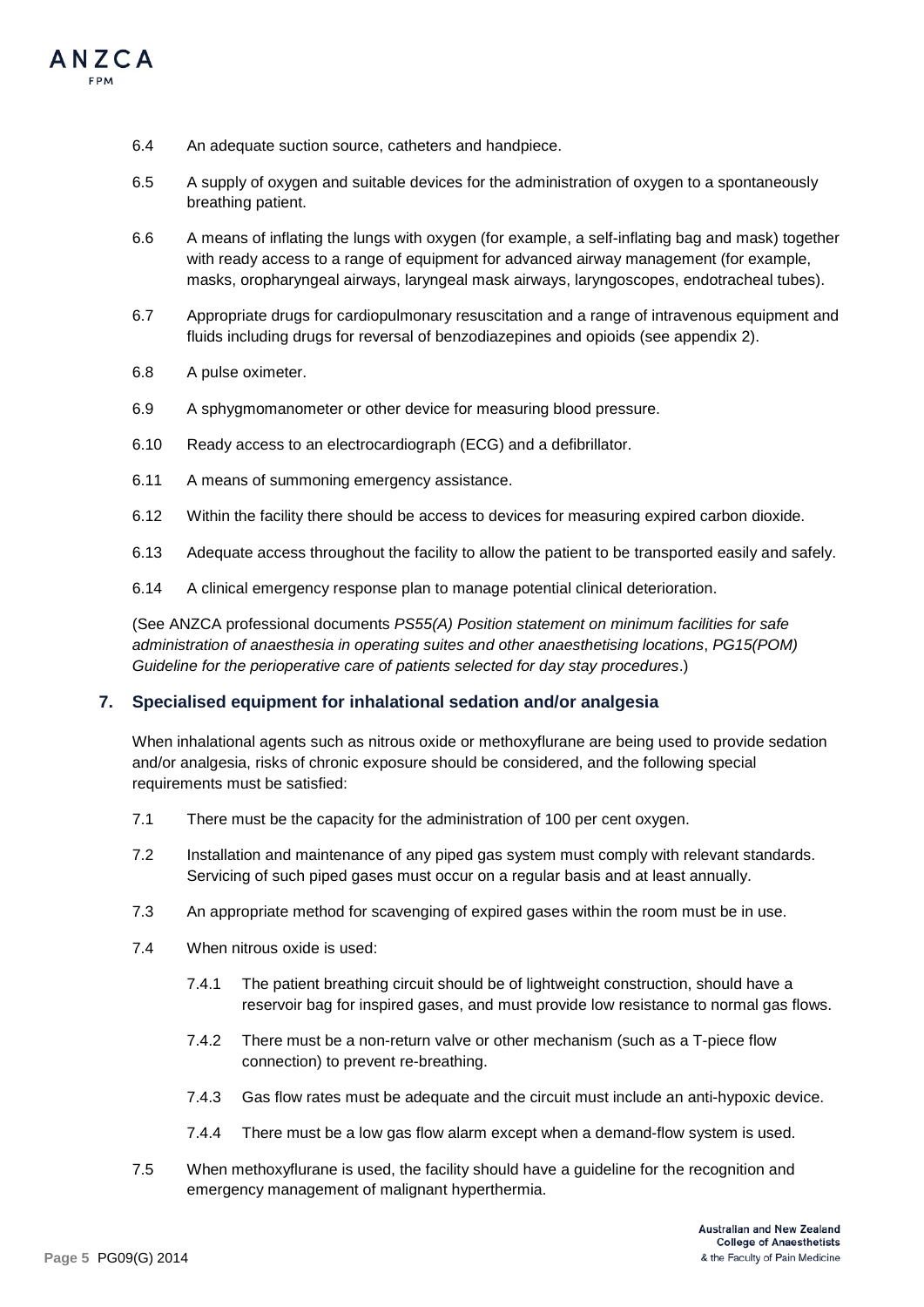

ANZCA

- 8.1 Reliable venous access should be in place for all procedural sedation and/or analgesia except when low doses of inhaled or oral agents are used. This may not be practical in some patients receiving non-intravenous sedation (for example, small children, intellectually disabled patients).
- 8.2 As most complications of sedation are cardiorespiratory, doses of sedative and analgesic drugs should be kept to the minimum required for patient comfort, particularly for those patients at increased risk.
- 8.3 Monitoring of the depth of sedation, typically by assessing the patient's response to verbal commands or stimulation must be routine. Loss of patient response to stimulation or verbal commands indicates that loss of airway reflexes, respiratory and/or cardiovascular depression are likely, and sedation should be lightened accordingly. Monitoring of verbal response may be difficult in some patients (for example, small children, patients with intellectual disabilities or language difficulties).
- 8.4 All patients undergoing procedural sedation and/or analgesia must be monitored continuously with pulse oximetry and this equipment must alarm when appropriate limits are transgressed.
- 8.5 In all patients there must be regular monitoring of pulse rate, oxygen saturation and blood pressure throughout the procedure. Monitoring prior to commencement of sedation may not be practical in some patients (for example, small children, patients with intellectual disabilities).
- 8.6 According to the clinical status of the patient, other monitors such as ECG or capnography may be required (see ANZCA professional document *PG18(A) Guideline on monitoring during anaesthesia*).

## **9. Oxygenation**

- 9.1 Hypoxaemia may occur during procedural sedation and/or analgesia without oxygen supplementation. Oxygen administration diminishes hypoxaemia during procedures carried out under sedation and/or analgesia, and should be considered for, and available for, use in all patients for as much of the procedure as possible. Oxygen administration prior to commencement of sedation may not benefit all patients, and may not be practical in some patients (for example, small children, patients with intellectual disabilities).
- 9.2 Pulse oximetry enables the degree of tissue oxygenation to be monitored and must be used in all patients during procedural sedation and/or analgesia. If hypoxaemia is detected staff should devote their whole attention to correcting this situation which may include ceasing the procedure until the hypoxaemia is corrected.

## **10. Medications**

- 10.1 Sedation may be administered by a number of different routes including oral, intra-nasal, rectal, sub-cutaneous, intramuscular, intravenous and inhaled. Rates of absorption will differ markedly between these various routes of administration, and practitioners must be aware of these differences particularly when using a less familiar route to administer the sedation.
- 10.2 A variety of drugs and techniques are available for procedural sedation and/or analgesia. The most common intravenous agents used are benzodiazepines (such as midazolam) for sedation and opioids (such as fentanyl) for analgesia. Because there is usually synergism between such drugs, even small doses of these drugs may result in loss of consciousness in some patients. Special care is required when local anaesthesia of the larynx and/or pharynx has been administered to facilitate the procedure.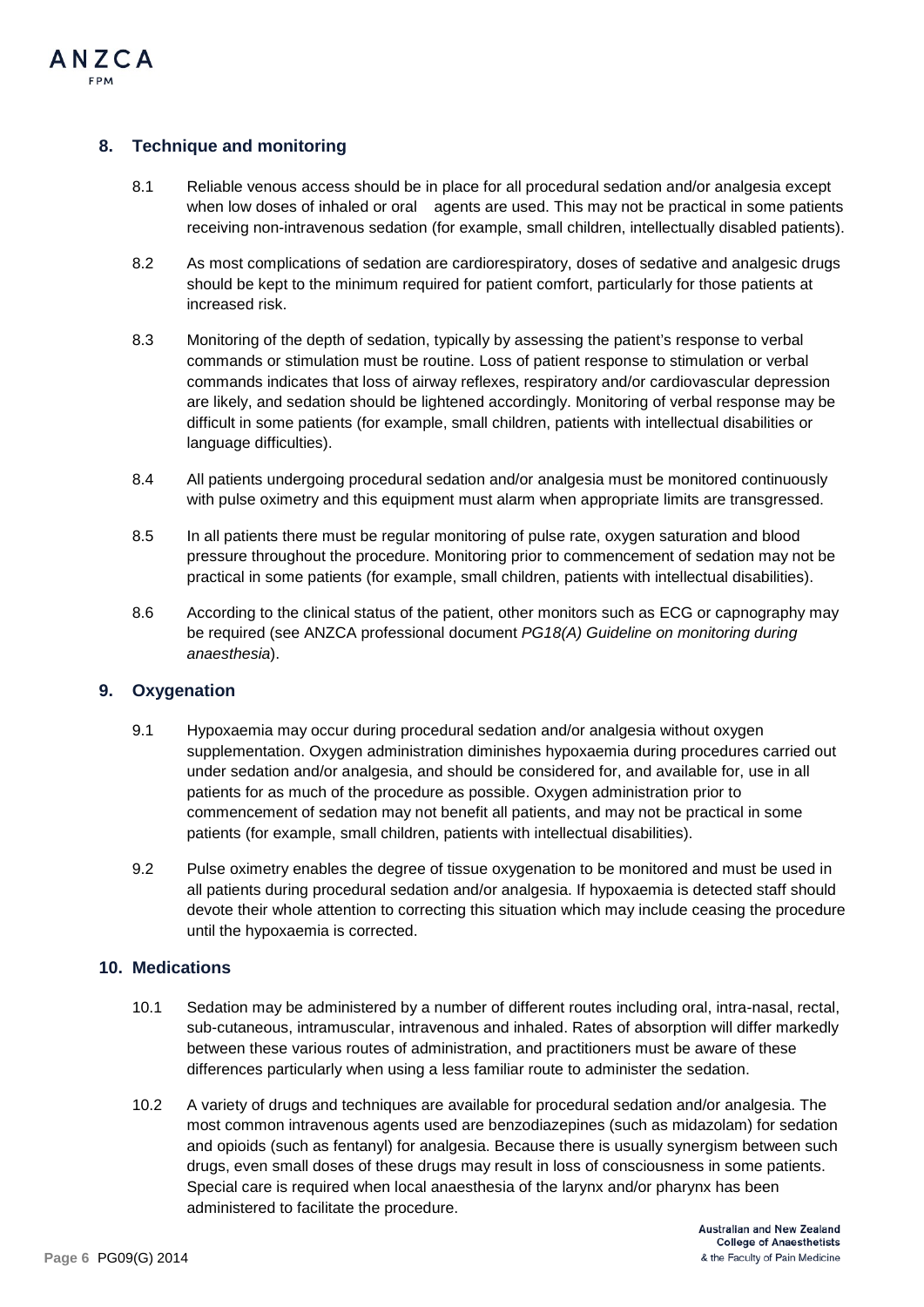10.3 Intravenous anaesthetic agents such as propofol must only be used by a second medical or dental practitioner trained in their use because of the risk of unintentional loss of consciousness. These agents must not be administered by the proceduralist.

## **11. Documentation**

The clinical record should include the names of staff performing sedation and/or analgesia, with documentation of the history, examination and investigation findings. A written record of the dosages of drugs and the timing of their administration must be kept as a part of the patient's records. Such entries should be made as near to the time of administration of the drugs as possible. This record should also note the regular readings from the monitored variables, including those in the recovery phase, details of any major resuscitation or rescue interventions, complications, etc., and should contain other information as indicated in ANZCA professional document *PG06(A) Guideline on the anaesthesia record*.

## **12. Recover and discharge**

- 12.1 Recovery should take place under appropriate supervision in a properly equipped and staffed area which may be the area where the procedure was performed (see ANZCA professional document *PS04(A) Position statement on the post-anaesthesia care unit*).
- 12.2 If the recovery area is not where the procedure occurred then there must be adequate and safe patient transfer facilities available.
- 12.3 Adequate staffing and facilities must be available in the recovery area for managing patients who have become unconscious or who have suffered complications during the procedure.
- 12.4 Discharge of the patient should be authorised by the practitioner who administered the drugs, or another appropriately qualified practitioner. The patient should be discharged into the care of a responsible adult to whom written instructions should be given, including advice about eating and drinking, pain relief, and resumption of normal activities, as well as about making legallybinding decisions, driving, or operating machinery.
- 12.5 A system should be in place to enable safe transfer of the patient to appropriate medical care should the need arise.

# **13. Training in procedural sedation and/or analgesia for non-anaesthetist medical practitioners**

- 13.1 Non-anaesthetist practitioners wishing to provide low dose analgesia should have received adequate supervised training in the technique to be used. Those medical or dental practitioners wishing to provide procedural sedation and/or analgesia should have received a minimum of three months full time equivalent supervised training in procedural sedation and/or analgesia and anaesthesia or similar approved course. They should participate in a process of in-training and competency assessment. Training should include completion of a crisis resource management simulation centre course.
- 13.2 There are non-anaesthetist medical or dental practitioners who have had many years experience in procedural sedation and/or analgesia, yet may not have had a period of formal supervised training as described. Such longstanding clinical experience may be deemed equivalent to a formal period of training as described.
- 13.3 Credentialing, training and clinical support of such medical or dental practitioners should be achieved by close cooperation with nominated anaesthetists, or for remote or rural practitioners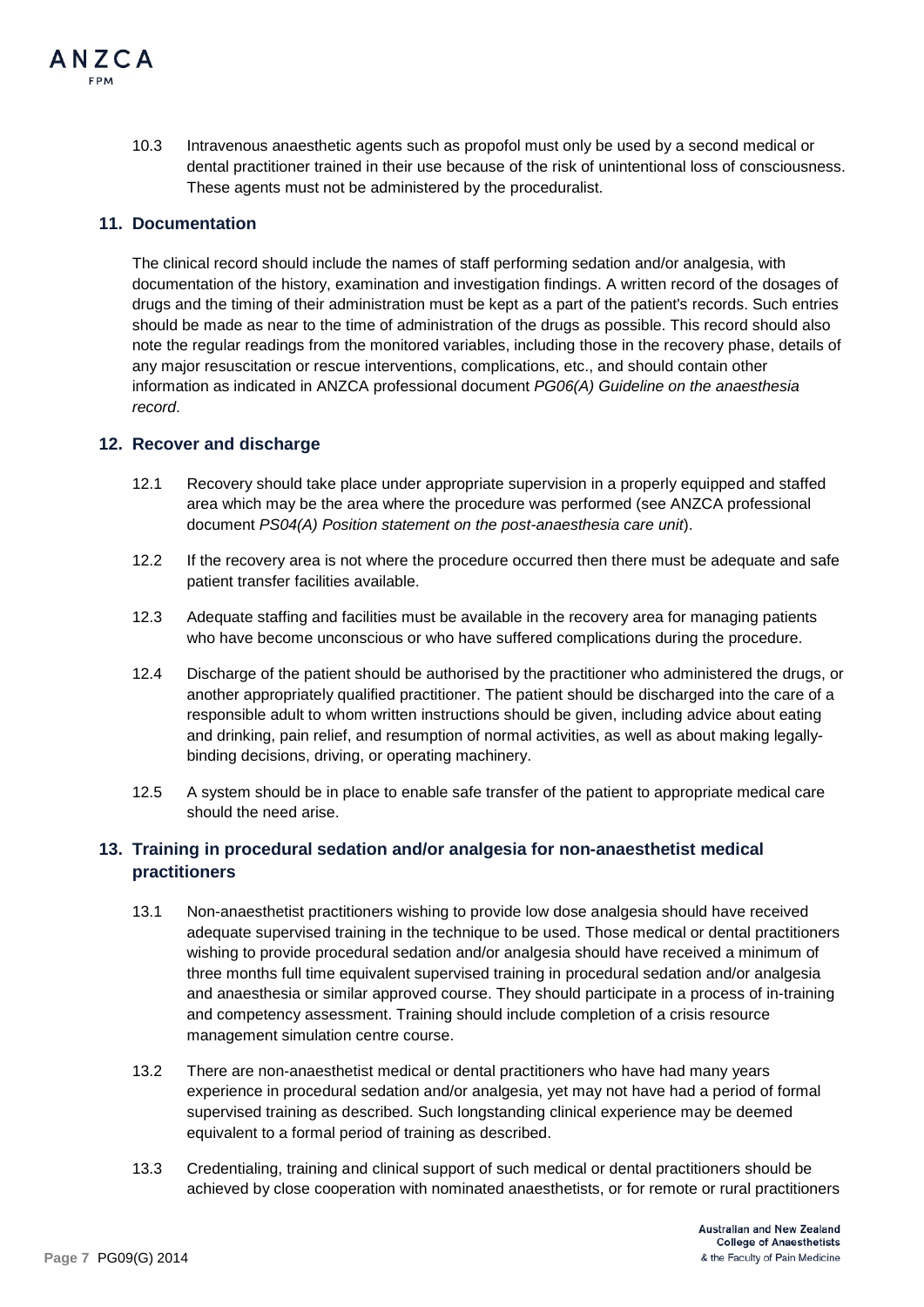

with anaesthetists in a major centre particularly when intravenous or intramuscular sedation is practiced.

- 13.4 Regular certification in cardiopulmonary resuscitation relevant to the clinician's practice, and evidence of relevant continuing professional development, are required for credentialing.
- 13.5 Medical, dental or healthcare facilities are responsible for the safe administration of sedation within their institutions. This responsibility includes establishing the scope of practice and credentialing of practitioners administering sedation. Institutions must ensure that such practitioners are trained, and that their scope of practice remains valid with relevant ongoing professional development.

#### **14. Audit**

- 14.1 Practitioners carrying out sedation and/or analgesia should be subject to regular and effective audit of sedation administration complying with local jurisdictional requirements.
- 14.2 Each unit where sedation services are provided must have an established system for audit of the outcomes related to sedation, and include these audited outcomes, and any complications, in quality assurance and peer review processes. Local audit results should inform ongoing training, education and support of all team members involved in the care of patients who receive sedation.
- 14.3 Practitioners who administer sedation must be aware of their jurisdictional requirements to report morbidity and mortality related to sedation. These requirements are particularly important where an intended sedation episode has inadvertently resulted in general anaesthesia, with an adverse outcome.

#### **Related ANZCA documents**

PS02(A) Position statement on credentialling and defining the scope of clinical practice in anaesthesia

PS04(A) Position statement on the post-anaesthesia care unit

- PG06(A) Guideline on the anaesthesia record
- PG07(A) Guideline on pre-anaesthesia consultation and patient preparation
- PS08(A) Position statement on the assistant for the anaesthetist
- PG15(POM) Guideline for the perioperative care of patients selected for day stay procedures

PG18(A) Guideline on monitoring during anaesthesia

PS26(A) Position statement on informed consent for anaesthesia or sedation

PS55(A) Position statement on minimum facilities for safe administration of anaesthesia in operating suites and other anaesthetising locations

#### **Further reading**

The following references provide evidence to support the recommendations made in this document:

American College of Radiology. ACR-SIR practice guideline for sedation/analgesia. Reston: American College of Radiology, 2010. From: [http://www.acr.org/~/media/F194CBB800AB43048B997A75938AB482.pdf.](http://www.acr.org/%7E/media/F194CBB800AB43048B997A75938AB482.pdf) Accessed 31 July 2014.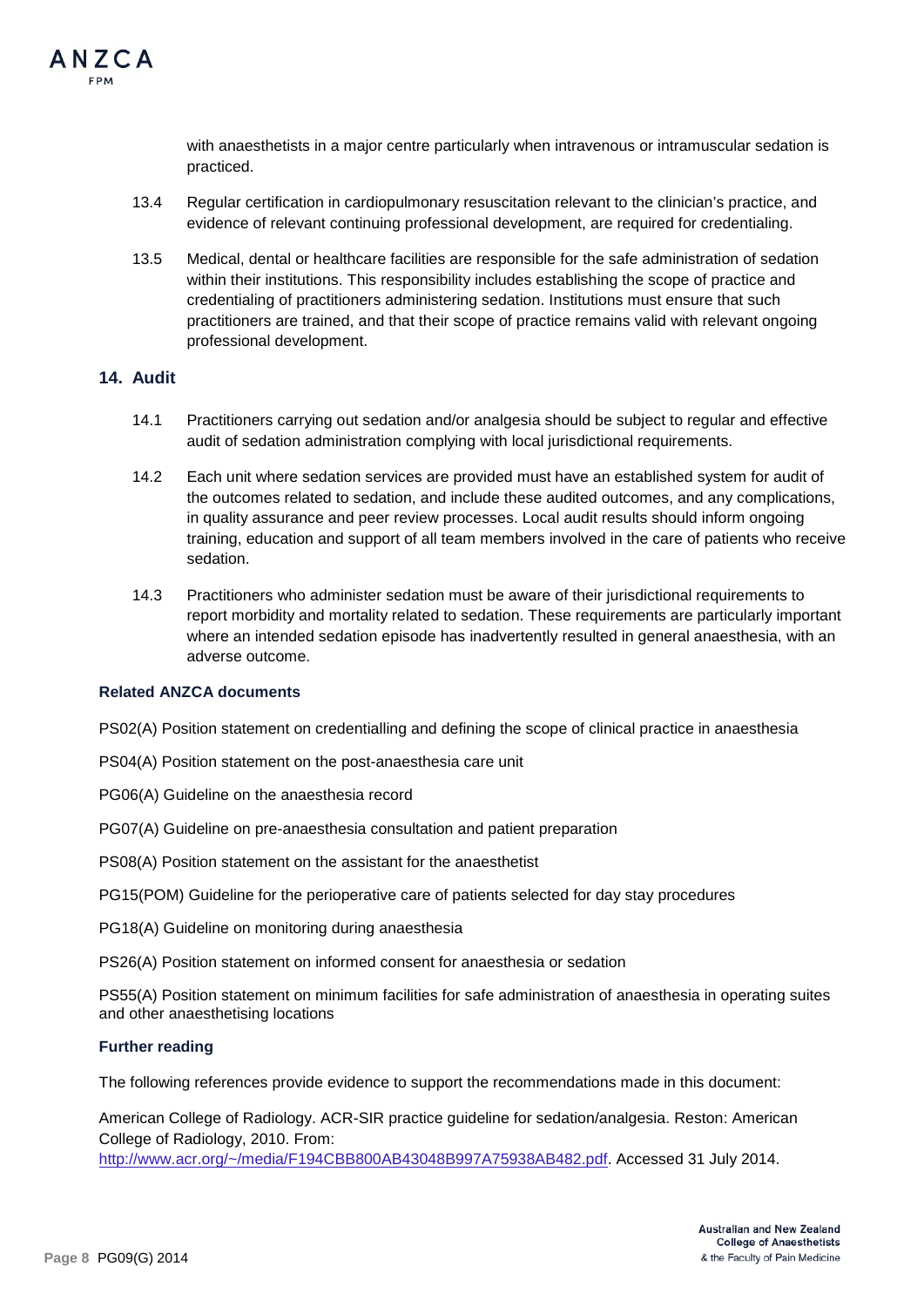

American Society for Gastrointestinal Endoscopy. Training guideline for use of propofol in gastrointestinal endoscopy. Gastrointest Endosc 2004;60(2):167-72.

American Society of Anesthesiologists. Statement on granting privileges for administration of moderate sedation to practitioners who are not anaesthesia professionals. Schaumburg: American Society of Anesthesiologists, 2011. From: [https://www.asahq.org/For-Members/Standards-Guidelines-and-](https://www.asahq.org/For-Members/Standards-Guidelines-and-Statements.aspx)[Statements.aspx.](https://www.asahq.org/For-Members/Standards-Guidelines-and-Statements.aspx) Accessed 31 July 2014.

American Society of Anesthesiologists Task Force on Sedation and Analgesia by Non-Anesthesiologists. Practice guidelines for sedation and analgesia by non-anesthesiologists. Anesthesiology 2002;96(4):1004- 17.

Clarke AC, Chiragakis L, Hillman LC, Kaye GL. Sedation for endoscopy: the safe use of propofol by general practitioner sedationists. Med J Aust 2002;176(4):159-62.

Cohen LB, Delegge MH, Aisenberg J, Brill JV, Inadomi JM, Kochman ML, et al. AGA Institute review of endoscopic sedation. Gastroenterology 2007;133(2):675-701.

Cote CJ, Wilson S. Guidelines for monitoring and management of pediatric patients during and after sedation for diagnostic and therapeutic procedures: an update. Pediatrics 2006;118(6):2587-602.

Cravero JP, Blike GT. Review of pediatric sedation. Anesth Analg 2004;99(5):1355-64.

Dahaba AA, Lischnig U, Kronthaler R, Bornemann H, Georgiev V, Rehak PH, et al. Bispectral-index-guided versus clinically guided remifentanil/propofol analgesia/sedation for interventional radiological procedures: an observer-blinded randomized study. Anesth Analg 2006;103(2):378-84.

Dental Board of Australia. Registration standard for endorsement in relation to conscious sedation. Melbourne: Dental Board of Australia, 2010. From: [http://www.dentalboard.gov.au/Registration/Conscious-](http://www.dentalboard.gov.au/Registration/Conscious-Sedation.aspx)[Sedation.aspx.](http://www.dentalboard.gov.au/Registration/Conscious-Sedation.aspx) Accessed 31 July 2014.

Erden IA, Pamuk AG, Akinci SB, Koseoglu A, Aypar U. Comparison of propofol-fentanyl with propofolfentanyl-ketamine combination in pediatric patients undergoing interventional radiology procedures. Paediatr Anaesth 2009;19(5):500-6.

Faigel DO, Pike IM, Baron TH, Chak A, Cohen J, Deal SE, et al. Quality indicators for gastrointestinal endoscopic procedures: an introduction. Gastrointest Endosc 2006;63(4 Suppl):S3-9.

Hohl CM, Sadatsafavi M, Nosyk B, Anis AH. Safety and clinical effectiveness of midazolam versus propofol for procedural sedation in the emergency department: a systematic review. Acad Emerg Med 2008;15(1):1-8.

Hosey MT. UK National Clinical Guidelines in Paediatric Dentistry. Managing anxious children: the use of conscious sedation in paediatric dentistry. Int J Paediatr Dent 2002;12(5):359-72.

Medical Board of Australia. Guidelines and conscious sedation. In: Medical Board of Australia. Update. Issue 3. Melbourne: Medical Board of Australia, December 2011. From: [http://www.medicalboard.gov.au/News/2011-12-16-Newsletter-from-the-Medical-Board.aspx.](http://www.medicalboard.gov.au/News/2011-12-16-Newsletter-from-the-Medical-Board.aspx) Accessed 31 July 2014.

Miner JR, Burton JH. Clinical practice advisory: Emergency department procedural sedation with propofol. Ann Emerg Med 2007;50(2):182-7.

Patatas K, Koukkoulli A. The use of sedation in the radiology department. Clin Radiol 2009;64(7):655-63.

Qadeer MA, Vargo JJ, Khandwala F, Lopez R, Zuccaro G. Propofol versus traditional sedative agents for gastrointestinal endoscopy: a meta-analysis. Clin Gastroenterol Hepatol 2005;3(11):1049-56.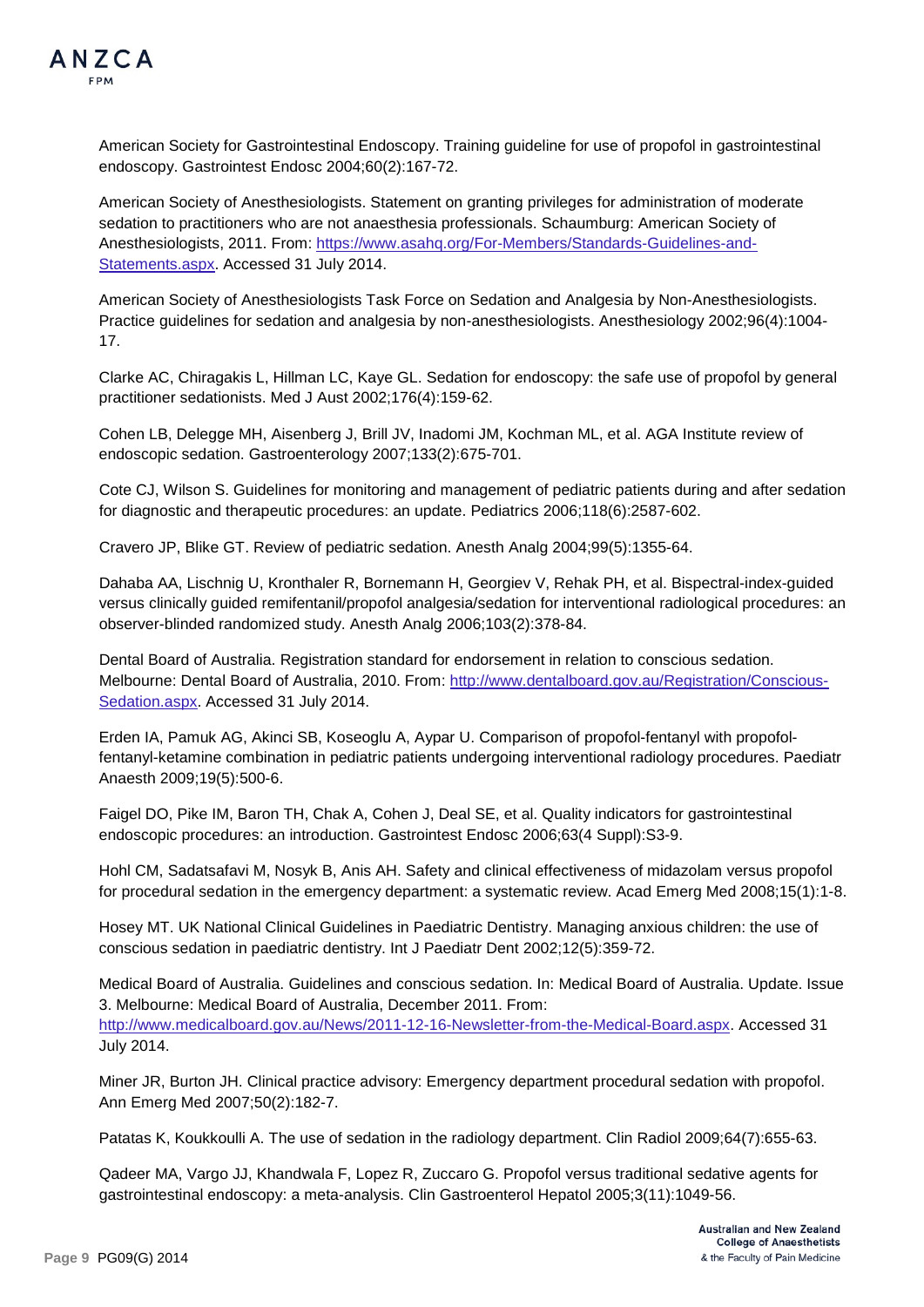

Rex DK. Review article: moderate sedation for endoscopy: sedation regimens for non-anaesthesiologists. Aliment Pharmacol Ther 2006;24(2):163-71.

Scottish Intercollegiate Guidelines Network. SIGN Guideline 58: safe sedation of children undergoing diagnostic and therapeutic procedures. Paediatr Anaesth 2008;18(1):11-2.

Vargo JJ, Ahmad AS, Aslanian HR, Buscaglia JM, Das AM, Desilets DJ, et al. Training in patient monitoring and sedation and analgesia. Gastrointest Endosc 2007;66(1):7-10.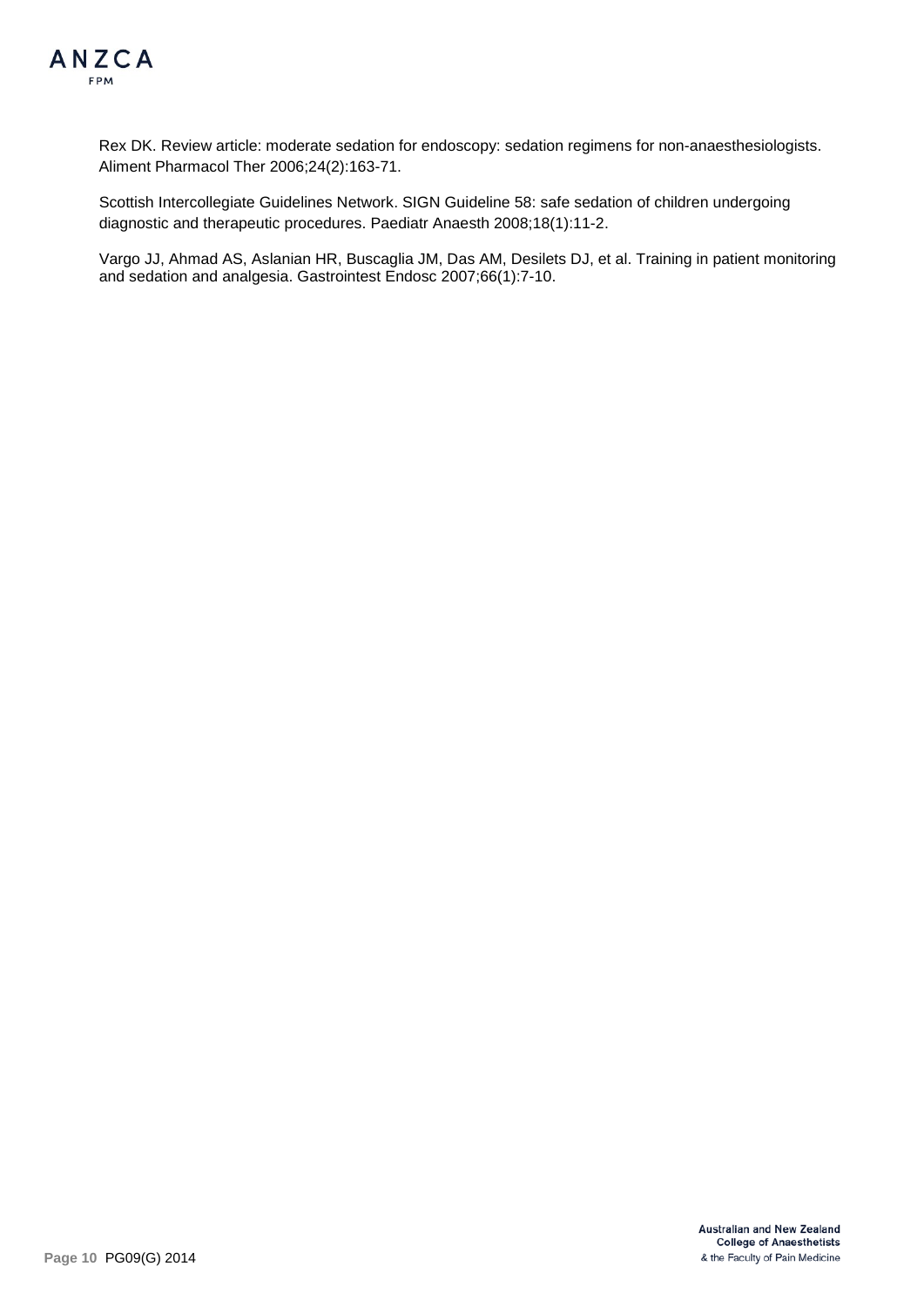

# **Appendix 1: American Society of Anesthesiologists' Classification of Physical Status**

- P 1 A normal healthy patient
- P 2 A patient with mild systemic disease
- P 3 A patient with severe systemic disease
- P 4 A patient with severe systemic disease that is a constant threat to life
- P 5 A moribund patient who is not expected to survive without the operation
- P 6 A declared brain-dead patient whose organs are being removed for donor purposes
- E Patient requires emergency procedure

Adapted from: American Society of Anesthesiologists. ASA physical status classification system [Internet]. n.d. From: [http://www.asahq.org/For-Members/Clinical-Information/ASA-Physical-](http://www.asahq.org/For-Members/Clinical-Information/ASA-Physical-Status-Classification-System.aspx)[Status-Classification-System.aspx.](http://www.asahq.org/For-Members/Clinical-Information/ASA-Physical-Status-Classification-System.aspx) Accessed 31 July 2014.

# **Appendix 2: Emergency drugs**

Emergency drugs and supplies should include at least the following:

adrenaline

atropine

dextrose 50 per cent

lignocaine

naloxone

flumazenil

portable emergency O2 supply

Ringer's or Hartmann's solutions or isotonic saline solution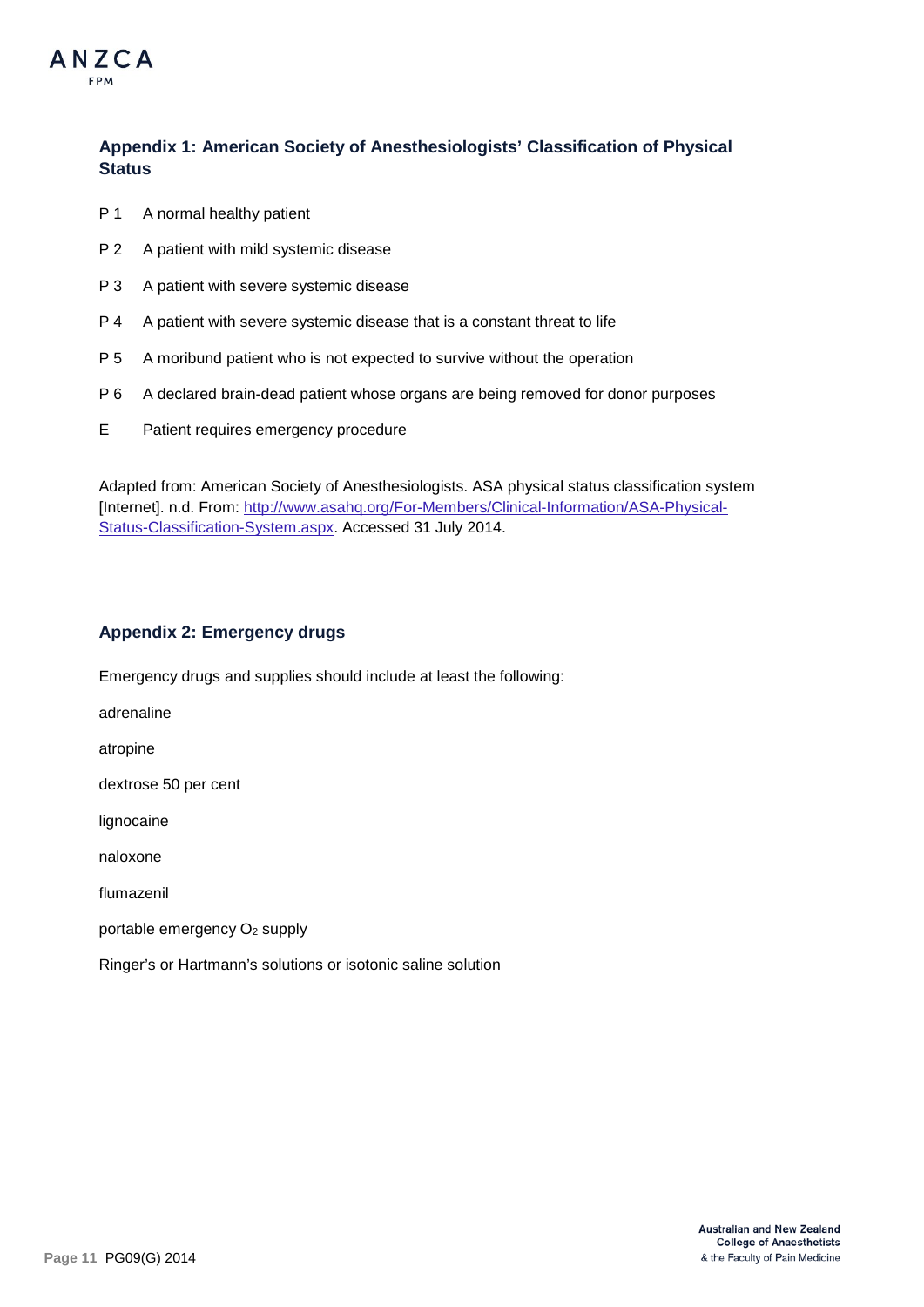

## **Appendix 3: Personnel for procedural sedation and analgesia**

Scenario 0: Two personnel – sedation by proceduralist



- Medical or dental practitioner proceduralist with airway and resuscitation skills, and training in nitrous oxide, methoxyflurane or low dose oral sedation techniques
- Assistant with training in monitoring sedation
- Conscious sedation using nitrous oxide or methoxyflurane alone, and/or low dose oral sedation alone in ASA P 1-2 patients
- Heavy oral sedation and intramuscular or intravenous sedative/anaesthetic/analgesic agents must not be used

#### Scenario 1: Three personnel – sedation by proceduralist



- Medical or dental practitioner proceduralist with airway and resuscitation skills, and training in sedation
- Assistant with training in monitoring sedation whose primary responsibility is to monitor the patient
- Assistant to assist both
- Conscious sedation in ASA P 1-2 patients
- Propofol, thiopentone and other intravenous anaesthetic agents must not be used

Scenario 2: Three personnel – sedation by medical or dental practitioner



- **Proceduralist**
- Medical or dental practitioner with airway and resuscitation skills, and training in sedation whose primary responsibility is to monitor the patient and administer sedation
- Assistant to assist both
- Conscious sedation in ASA P 1-3 patients
- Propofol, thiopentone and other intravenous anaesthetic agents may only be used by a medical or dental practitioner trained in their use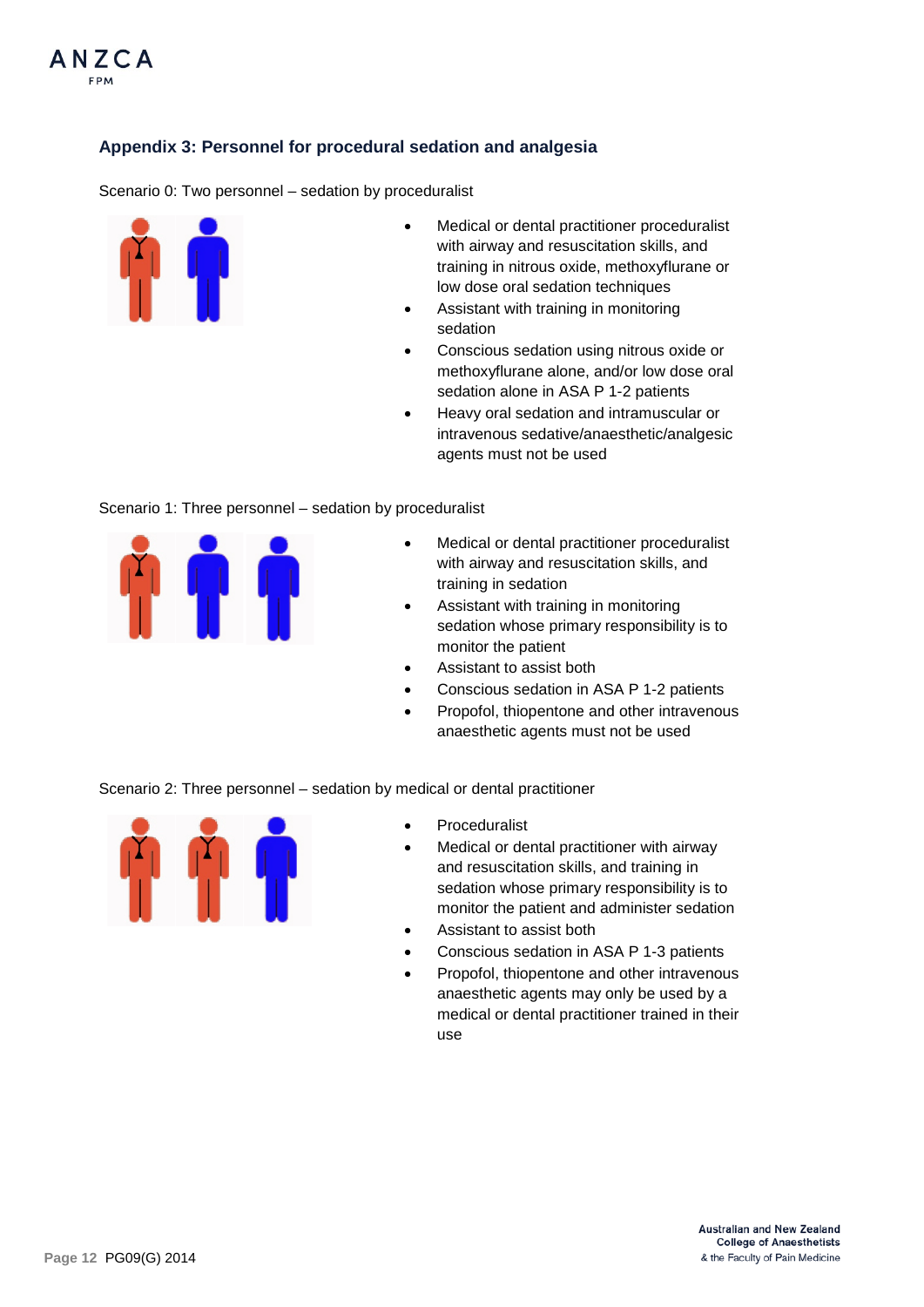Scenario 3: Four personnel – sedation by medical or dental practitioner



- **Proceduralist**
- Medical or dental practitioner with airway and resuscitation skills, and training in sedation whose primary responsibility is to monitor the patient and administer sedation
- Assistant to assist *each\**
- Conscious sedation in ASA P 1-3 patients #
- Propofol, thiopentone and other intravenous anaesthetic agents may only be used by a medical or dental practitioner trained in their use

Scenario 4: Three personnel – sedation by anaesthetist, or other trained and credentialed medical practitioner within his/her scope of practice



- Proceduralist
- Anaesthetist, or other trained and credentialed medical practitioner within his/her scope of practice
- Assistant to assist both
- Conscious, deep sedation or general anaesthesia in all patients
- All approved anaesthetic drugs may be used

Scenario 5: Four personnel – sedation by anaesthetist, or other trained and credentialed medical practitioner within his/her scope of practice



- **Proceduralist**
- Anaesthetist, or other trained and credentialed medical practitioner within his/her scope of practice
- Assistant to assist *each*\*
- Conscious sedation, deep sedation or general anaesthesia in all patients
- All approved anaesthetic drugs may be used
- *\* Recommended if assistance is likely to be required for the majority of the case (for example, complex or emergency patients)*
- *# Please refer to section 4.2*